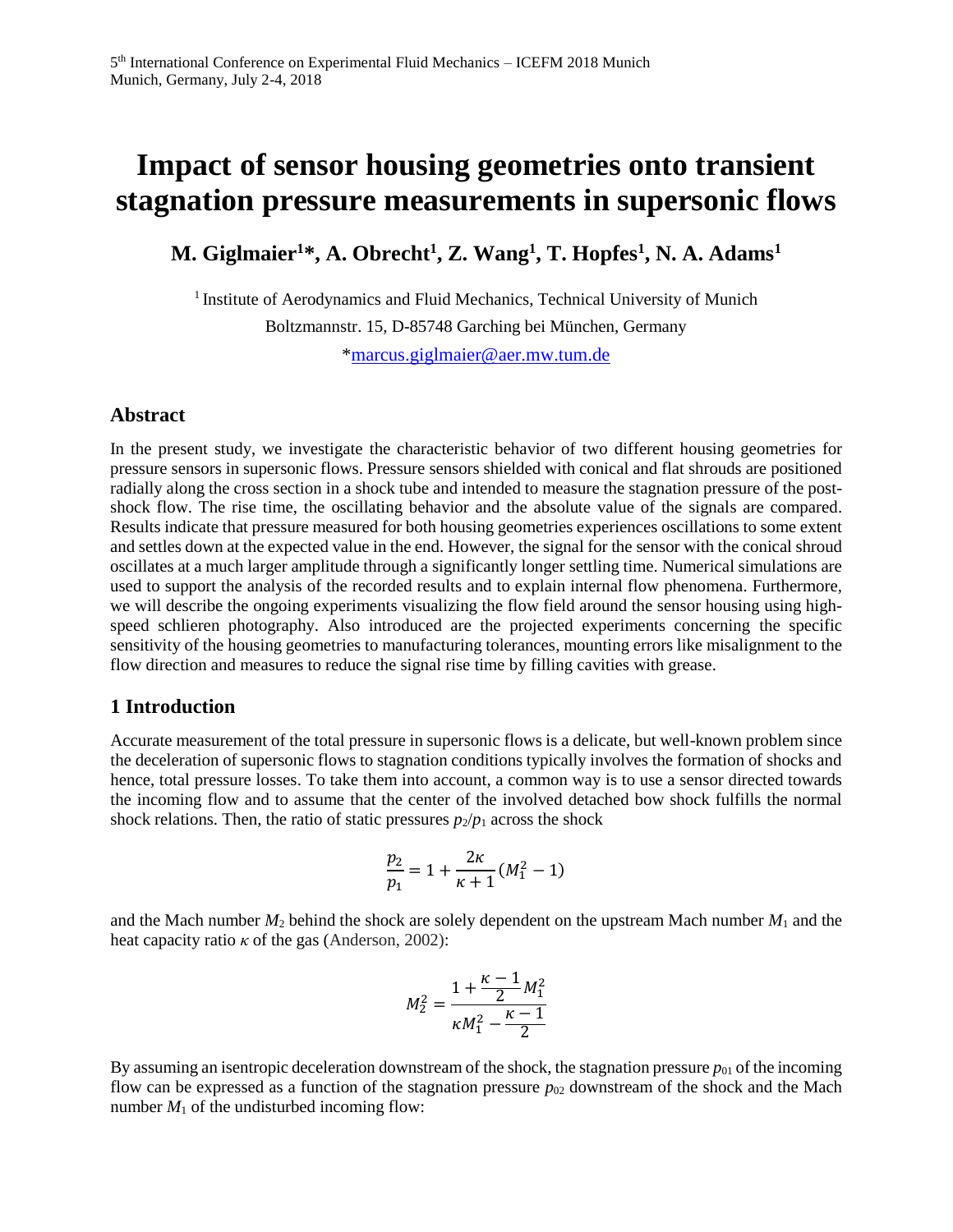$$
p_{01} = p_{02} \left( 1 + \frac{2\kappa}{\kappa + 1} (M_1^2 - 1) \right)^{\frac{1}{\kappa - 1}} \left( 1 - \frac{2}{\kappa + 1} \left( 1 - \frac{1}{M_1^2} \right) \right)^{\frac{\kappa}{\kappa - 1}}
$$

However, the flow directly at the abutting surface accelerates from the stagnation point in the center to Mach number  $M = 1$  at the corner of the blunt body as shown in fig. 1a. Consequently, the area-averaged pressure differs slightly from the stagnation pressure and hence, it gives an improper value to calculate the stagnation pressure of the incoming flow.



Figure 1: Transonic flow conditions around a blunt body (left), sensor with a flat shroud (middle) and conical shroud (right).

For the measurement itself, piezoelectric or piezoresistive pressure sensors are widely adopted in high-speed flows due to their short response time and high resonant frequency paired with the ability to measure even small pressure fluctuations. When applied in impulse facilities such as shock tubes and expansion tubes, these expensive transducers are generally mounted with a shroud in order to protect them from being destroyed by the fast-travelling fragments of metal diaphragms (Sutcliffe & Morgan 2001). As seen in fig. 1b and fig. 1c, such shielding designs normally create an internal cavity connecting the sensor surface to the ambient flow. A consequence of such cavities is that an incoming unsteady shock wave propagates into the cavity, reflects at the sensor surface, travels back and interact with the ambience of the cavity. This process repeats until the wave dynamics are dampened due to viscous effects.

A high pressure gradient across the incoming shock in combination with an inappropriate geometry results in even slower signal rise time: In the case of sonic flow conditions within the borehole of the sensor cover, the mass flow into the cavity is limited. Thus, the pressure rises slowly if the volume of the cavity is comparably large. Another drawback is, that the sensor is acoustically disconnected from the ambience until a certain pressure in the cavity is reached and the flow in the borehole is decelerated to subsonic flow speed. Also, as demonstrated e.g. by McGilvray et al. (2009), such cavities behave like a Helmholtz resonator and thus introduce noticeable fluctuations to the pressure signals. Considering, that the time window for experiments in impulse facilities tends to be extremely short, methods to reduce the rise time and dampen the pressure fluctuations are desired.

# **2 Experimental setup**

The current experimental research is carried out in a shock tube. As depicted in fig. 2, the shock tube is composed of a driver section (3 m), a driven section (19.5 m) and a test section (0.4 m) attached to the end. The inner cross section has a diameter of 290 mm and changes to a square with the side length 190 mm by a cookie-cutter in front of the test section. A diaphragm, which initially separates the driver section and the driven section, breaks as soon as a critical pressure difference is reached. Subsequently, a shock wave develops and propagates rapidly towards the downstream test section.

As for the measurement system, pressure gauges and K-type thermocouples measure the initial experimental conditions, and a NI cDAQ device collects the signals. Flush-mounted fast-response pressure sensors along the driven section as well as the test section monitor the shock wave inside the tube. A LTT device records the pressure data at a sampling rate of 4 MHz to determine the shock speed accurately. To visualize the flow around the sensors, a Z-type schlieren system is applied. A 150 W Xenon lamp serves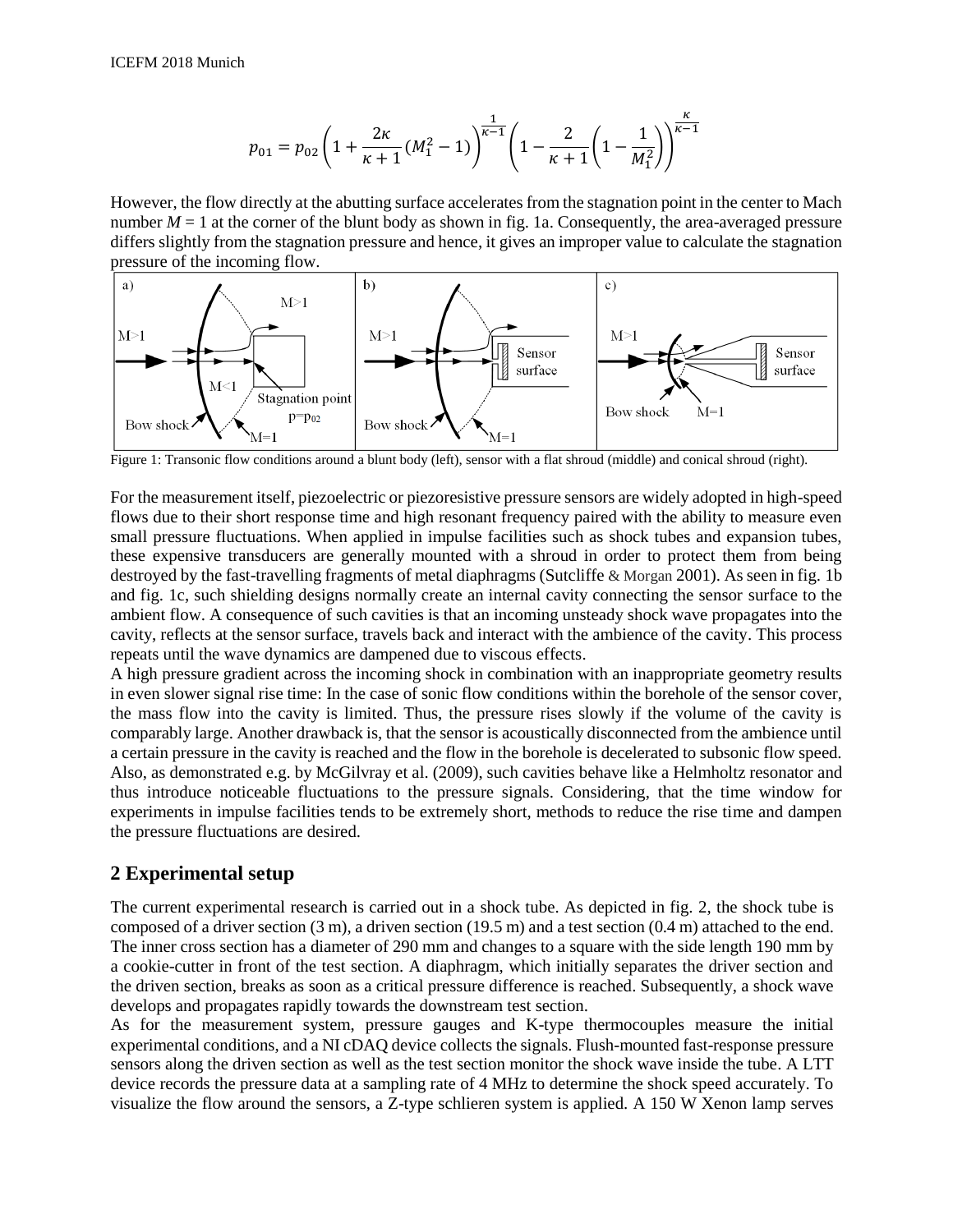as the light source and a Shimadzu HyperVision HPV-X ultra-high-speed camera records 128 continuous images with a resolution of 250×400 pixels at a framing rate of up to 5 MHz.



Figure 2: Experimental arrangement of the shock tube (Wang et al., 2018).

For the sensors, two types of shrouds are employed and their impact onto the total pressure measurement of the post-shock conditions is analyzed. In preliminary experiments, the pressure distribution behind the planar shock front is measured via a rack of Pitot probes as depicted in fig. 3. Each Pitot probe is equipped with a PCB Piezotronics ICP® fast-response pressure transducer (Model 113B21) with a resonant frequency above 500 kHz and a rise time below 1 μs. The sensors are mounted in either conical shrouds or flat-head shrouds, of which the former is in a conical shape with an angle of 15° relative to the centerline and has a longer and broader cavity (diameter of 2 mm and length of 17 mm) compared to the latter (diameter of 1 mm and length of 1 mm). Cables are hidden inside the closed joint triangle housings and connected to the LTT transient data acquisition device.

A similar approach as depicted in fig. 3 will be used for the experiments with optical access. Two sensors are directed towards the incoming flow and two sensors are inclined by 2°. Thus, both types of sensor covers and their sensitivity to mounting errors can be analyzed under equal experimental conditions.



Figure 3:Experimental Pitot rack for the measurement of the total pressure profile in the shock tube and simplified sensor shroud sketches: sharp-head shrouds left and flat-head shrouds on the right.

### **3 Preliminary results**

For the following results, the Pitot rack was equipped with six flat and six conical sensor covers in order to analyze their behavior under equal experimental conditions. The operating pressure in the driver section ranges between  $p_4 = 7.2 \cdot 10^5$  Pa and  $p_4 = 8.1 \cdot 10^5$  Pa and the applied pressure in the driven section ranges from  $p_1=1,1\cdot 10^2$  Pa to  $p_1=9,6\cdot 10^4$  Pa. The measured pressure signals for the different sensor covers are given in fig. 4 and fig. 5 together with the corresponding operating pressure ratio and the measured shock Mach number *M<sub>S</sub>*. In all cases, the measured pressure is normalized by the according theoretical value.

As can be seen in fig. 4 on the left side, the signals from the sensors with a conical shroud are rising slowly at the beginning and reach a maximum after Δ*t*=80-140 μs followed by large-amplitude oscillations. The signals settle down gradually to a stable value as the oscillations diminish and the overall settling time varies between Δ*t*=350-1000 μs. The amplitude of the oscillations decreases for increasing pressure ratios due to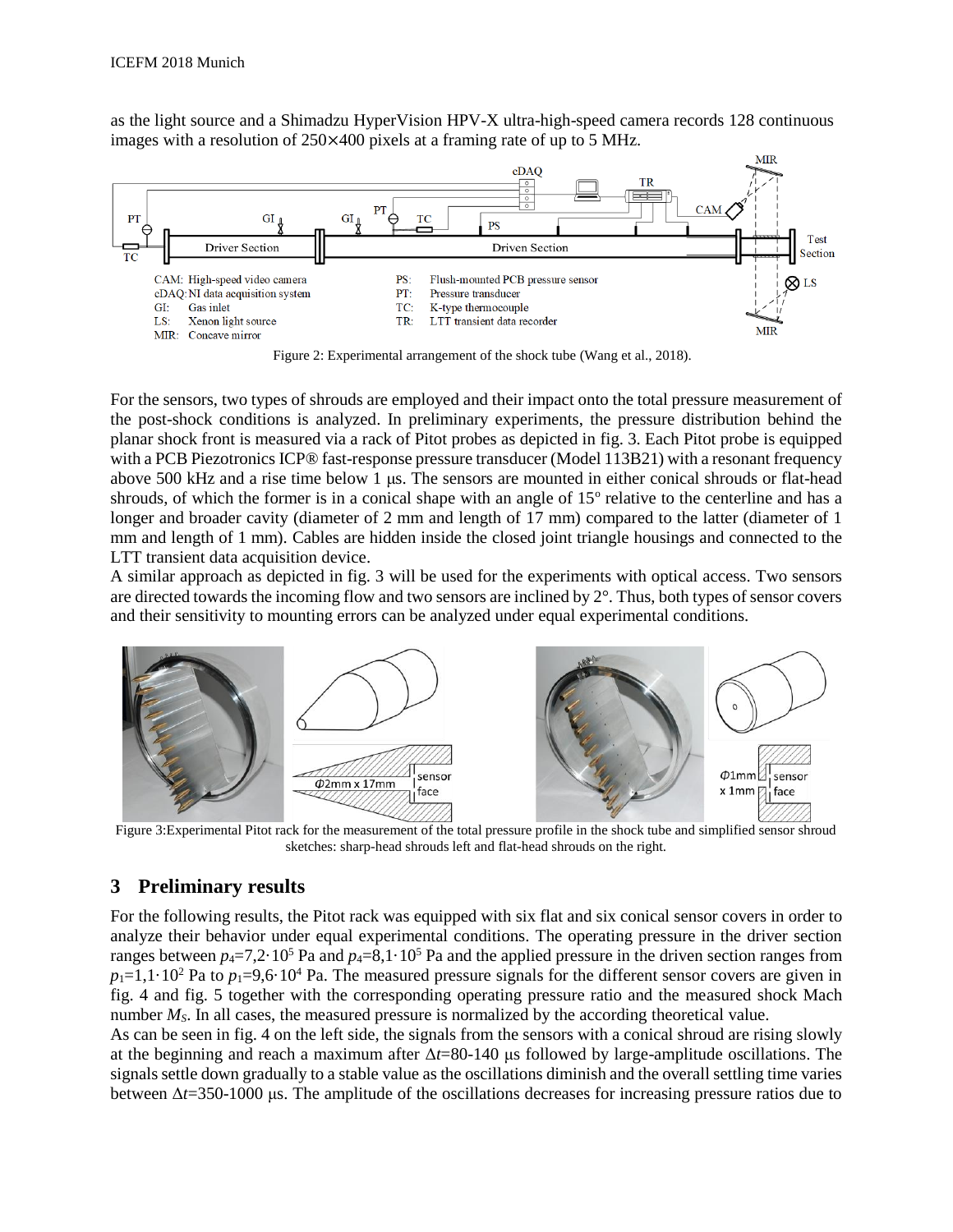the decreasing Reynolds number. In contrast, the dominant frequency of the oscillations changes only gradually between *f*=3700 Hz and *f*=4800 Hz as can be seen in the corresponding frequency spectra in fig. 4 on the right. Besides the broad peak at a comparatively low frequency, three minor peaks occur at *f*=13-16 kHz, *f*=22-24 kHz and *f*=136 kHz*.*



Figure 4: Measured pressure signals (left) and according frequency spectra (right) of the sensors with conical shrouds.

In comparison, fig. 5 shows the corresponding pressure plots for the experiments with the flat sensor covers. At first, the signals exhibit overshoots of similar intensity but in contrast, they decay rapidly to the expected value. The overall rise time, until a stable pressure is reached, varies only between Δ*t*=50-150 μs. The frequency spectra are much flatter and only the experiments with higher Reynolds number exhibit pronounced peaks at *f*=17.4 kHz and *f*=19.3 kHz. The higher frequency for these peaks was expected due to the shorter borehole length. The small peak at *f*≈133 kHz that can also be detected for the experiments with a conical shroud presumably corresponds to the cavity size behind the borehole.



Figure 5: Measured pressure signals (left) and according frequency spectra (right) of the sensors with flat shrouds.

A CFD-simulation executed prior to the design of the sensor covers already predicted the experimentally obtained behavior, as can be seen in fig. 6. The boundary conditions of this simulation correspond to a pressure ratio of 1000 to 1. The absolute pressures  $(10<sup>6</sup>$  Pa in the driver section,  $10<sup>3</sup>$  Pa in the driven section) and the geometry of the sensor covers slightly differ and hence, a small difference in the calculated